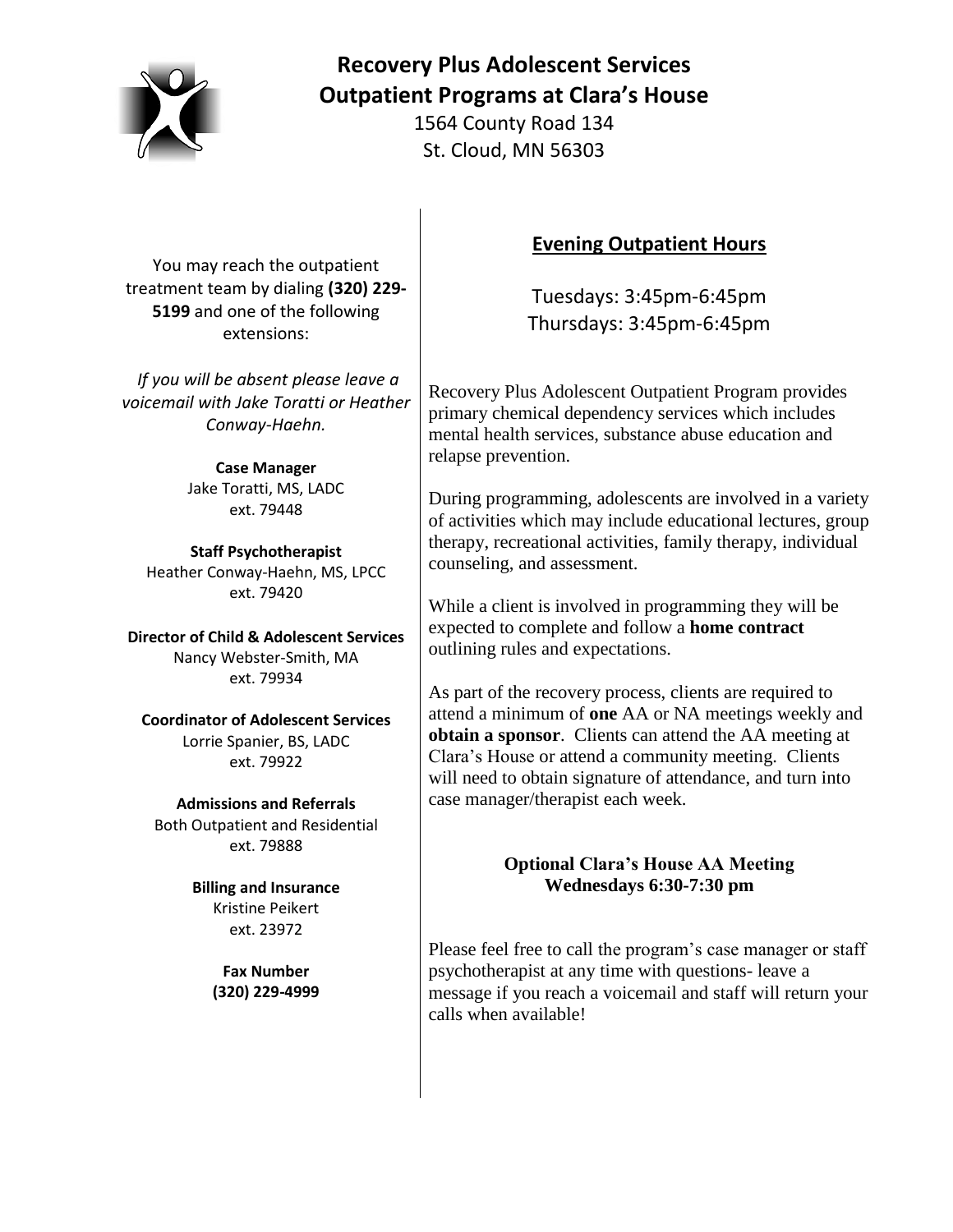# **Table of Contents**

| <b>Mission and Values</b>                  | Page 3  |
|--------------------------------------------|---------|
| <b>Program Description and Services</b>    | Page 4  |
| <b>Client Schedule</b>                     | Page 5  |
| <b>Client Searches</b>                     | Page 6  |
| <b>Canine Searches and Contraband</b>      | Page 6  |
| <b>UA Policy</b>                           | Page 6  |
| <b>Client and Visitor Conduct</b>          | Page 6  |
| <b>Nutrition and Health</b>                | Page 7  |
| <b>Treatment Reports</b>                   | Page 7  |
| <b>Client Expectations</b>                 | Page 8  |
| <b>Parent/Guardian Expectations</b>        | Page 9  |
| <b>Recovery Plus Client Bill of Rights</b> | Page 10 |
| Involvement of Law Enforcement/Security    | Page 11 |
| <b>Mandatory Reporting</b>                 | Page 11 |
| <b>Grievance Procedure</b>                 | Page 11 |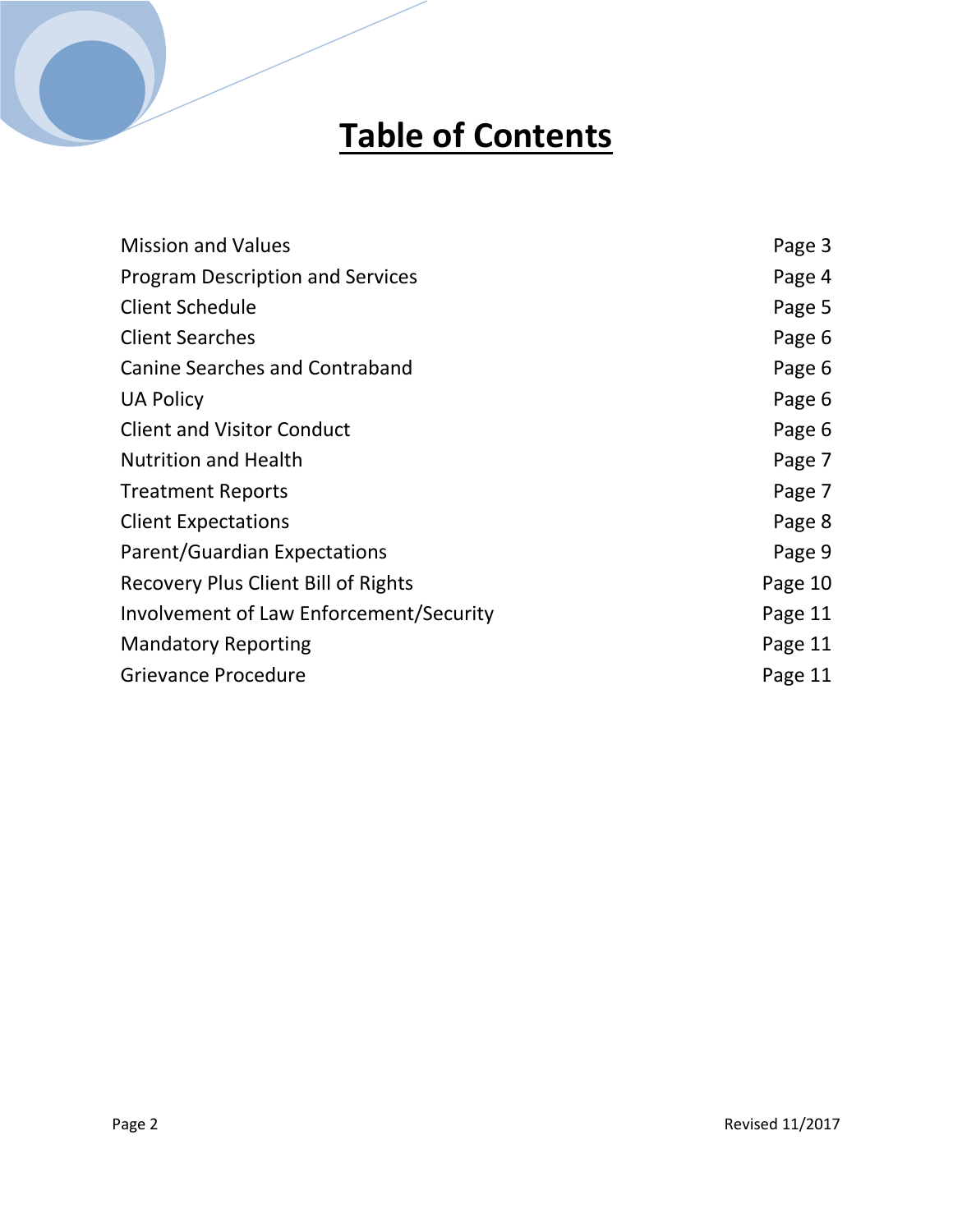

# Mission

As a Catholic regional hospital, we improve the health and quality of life for the people we serve in a manner that reflects the healing mission of Jesus.

### Vision

CentraCare Health will be the leader in Minnesota for quality, safety, service and value.

# Core Values

Patient Centered: Serving patients above all.

Integrity: Adhering to honest and ethical practices.

Collaboration: Working jointly with others to improve health and health care.

Compassion: Serving all who seek our care with kindness, dignity, and respect.

Stewardship: Ensuring responsible use of all resources to best serve our communities.

## Recovery Plus Adolescent Services Mission

Recovery Plus Adolescent Services provides therapeutic measures to foster sobriety, serenity, and wellbeing in guiding youth and their families.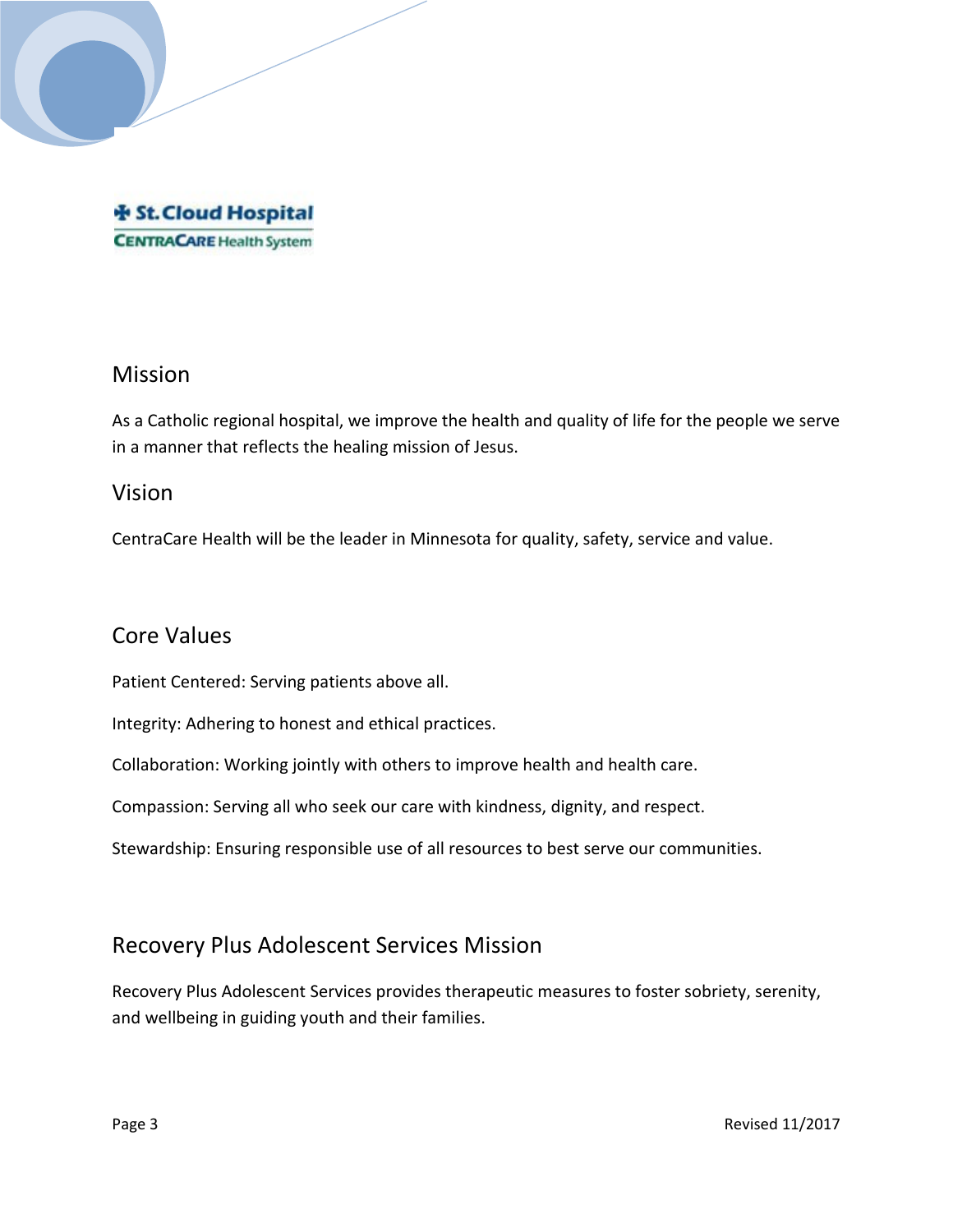# **PROGRAM DESCRIPTION AND SERVICES**

Recovery Plus Adolescent Outpatient Program provides a combination of chemical dependency, mental health, education, and relapse prevention services. During programming, adolescents are involved in many different activities including educational lectures, group therapy, individual and family therapy and assessments.

#### **STAFF**

Staff consists of a full-time Case Manager, full-time Staff Psychotherapist, and other client consultants. All employees receive training in St. Cloud Hospital Policies and Procedures and in specific areas necessary to complete their job responsibilities.

Case Managers are responsible for coordinating the development of the treatment plan for each client and facilitating or co-facilitating groups. The Case Managers write reviews and review each client's progress and maintain the treatment program within the unit. They also update the clinical team on client progress daily and ensure communication between staff, clients, and guardians.

Psychotherapist is responsible for completing a Diagnostic Assessment, Individual and Family therapy (as needed), facilitating or co-facilitating groups, and assessing need for referral for medication management.

### **CONSULTANTS**

Recovery Plus Adolescent Services provides clients with access to representatives of other resources including the Central Minnesota Sexual Assault Center, spirituality, grief and loss, anger management, clergy, personal health, Alcoholics Anonymous, Narcotics Anonymous, and Ala-Teen.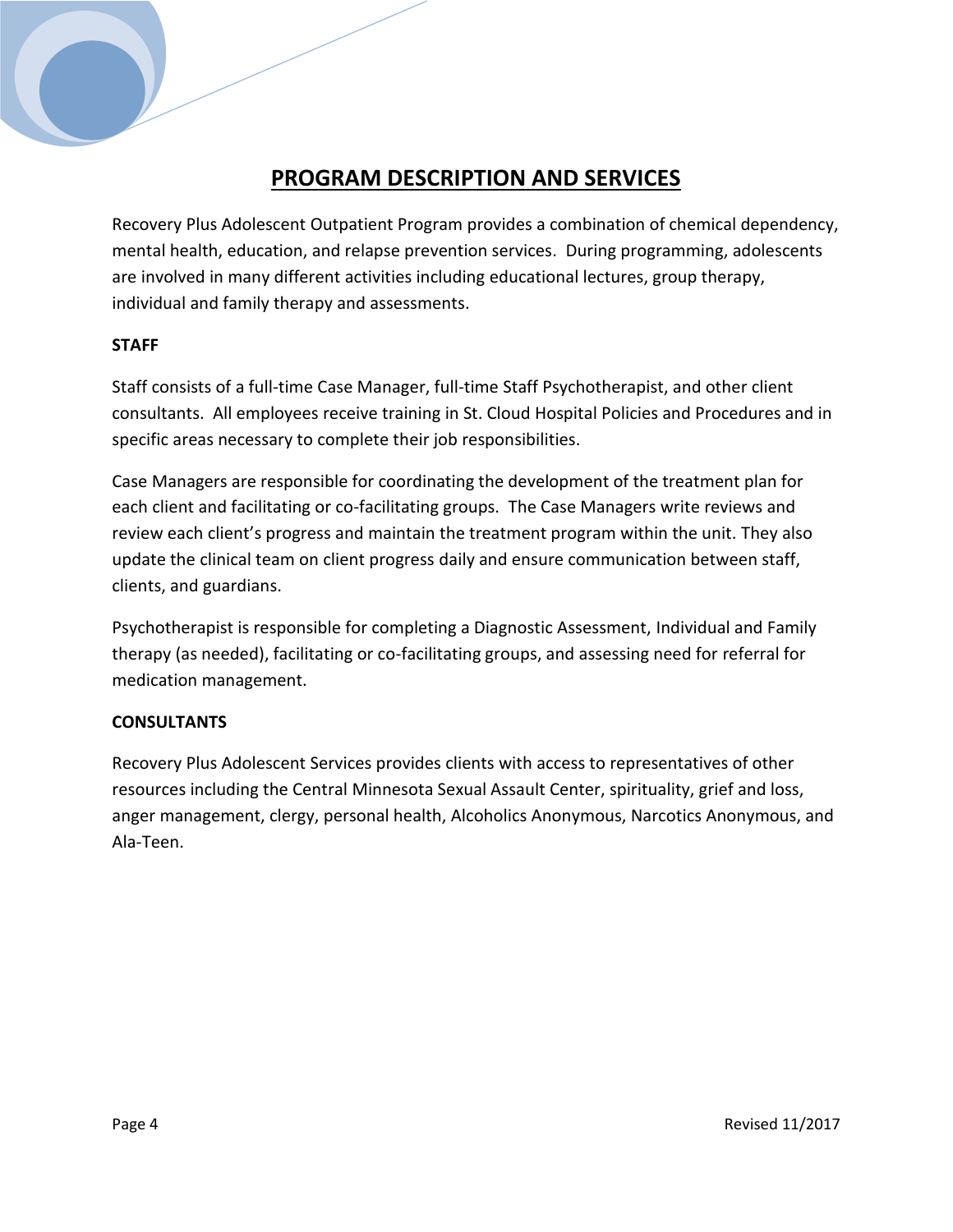

| <b>Time</b><br>Increment | <b>Tuesday</b>                             | Thursday                                   |
|--------------------------|--------------------------------------------|--------------------------------------------|
| 3:45                     | Start of programming<br>Assignments/snacks | Start of programming<br>Assignments/snacks |
| 4:00-5:00                | Reading/Check-in/Therapy Group             | Reading/Check-in/Therapy Group             |
| $5:00 - 5:15$            | <b>Break</b>                               | <b>Break</b>                               |
| 5:15-6:00                | Lecture/Education                          | Lecture/Education                          |
| 6:00                     | CD Group                                   | CD Group                                   |
| 6:45                     | <b>End of Programming</b>                  | <b>End of Programming</b>                  |

# **EVENING OUTPATIENT SCHEDULE**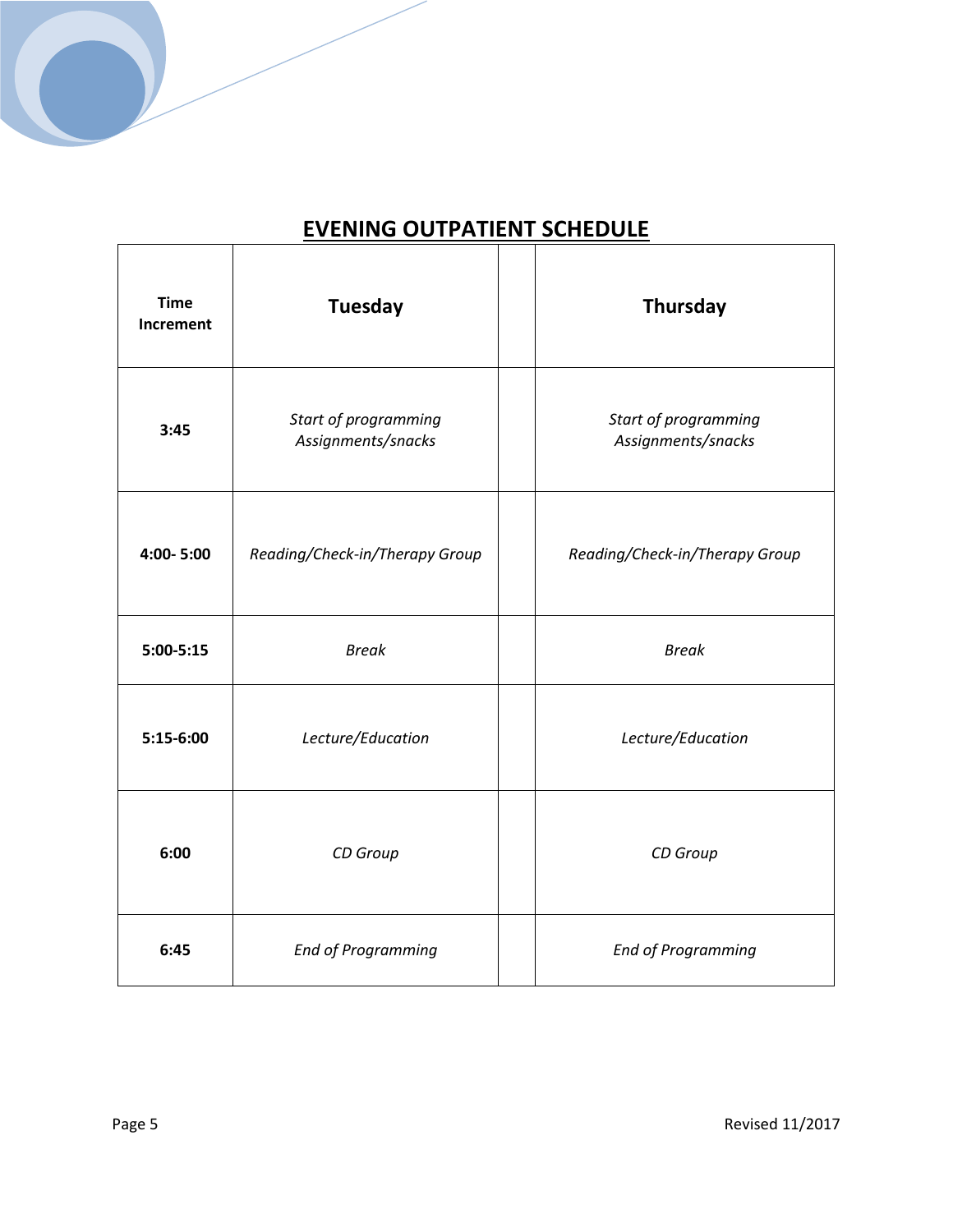#### **Client Searches:**

The purpose of client searched is to ensure a safe and therapeutic environment for all clients. Searches of a client's belongings may be conducted at any time. Recovery Plus Adolescent Services staff may conduct a more thorough search of a client if reasonable suspicion exists that the client possesses contraband. If a client refuses to consent to a proper request to conduct a search, he or she may be asked to leave the facility and may be discharged.

#### **Canine Searches and Contraband:**

Gaining the tools to obtain recovery and safety is a focus for you while at Recovery Plus Services. Thus, we want to inform you that we use canine inspections of our treatment and board and lodge facilities on a random basis to help keep our facilities free of contraband and substances. If you are aware of any contraband and substances, please take the time to inform a staff member. Substances found because of canine searches will be dealt with on a case by case basis and could result in discharge from treatment.

#### **UA Policy:**

Clients participating in the Adolescent Program are subject to random supervised UAs. The monitoring of a client's chemical levels is an important way for the staff at Recovery Plus Adolescent Services to establish a baseline for each client and to determine whether the client is continuing to use chemicals. A client who is unable to provide a urine specimen within the session of being asked to do so shall be considered as refusing to submit the specimen. A client who refuses to comply with UA requests will may be discharged from the program.

#### **Client & Visitor Conduct:**

**The CentraCare Campus is a tobacco-free environment, smoking is not allowed on the grounds, in your personal parked vehicle on grounds, or in the building**. Alcohol and chemical substances are also prohibited on the premises. This is also very important in supporting the adolescents in their early recovery as tobacco and chemicals can be triggers for them to want to use.

Any client who is exhibiting the following behaviors will be asked to leave: disruptive to the facility, appearing to be under the influence of any substance including alcohol, bringing in contraband including matches or lighters. Please ask staff if you have any questions. Thank you for helping us keep our unit safe.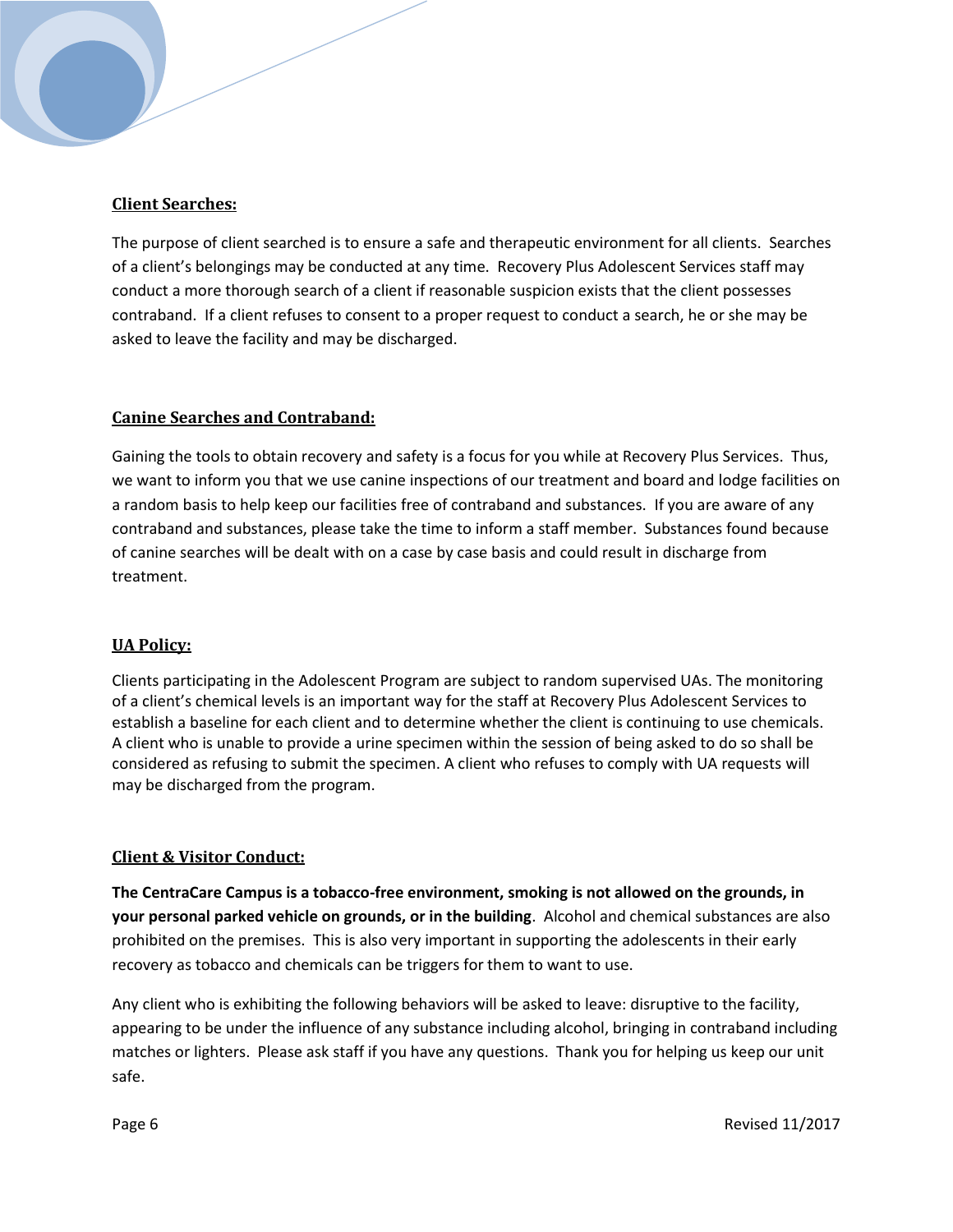### **Nutrition and Health:**

For safety and sanitation, visitors and clients are asked not to bring any food or drink items into the facility. A snack and beverage will be provided during each session.

#### **Treatment Reports:**

Reports will be written outlining the issues the client is dealing with, a plan for treatment, and client progress. The client will have an opportunity each week to review the treatment plan. After reviewing a treatment plan, the client will be asked to sign it. The client does not have to agree with the content of the treatment plan. By signing the treatment plan, the client is simply indicating that he/she has reviewed its content. Clients will be given a copy of this treatment plan.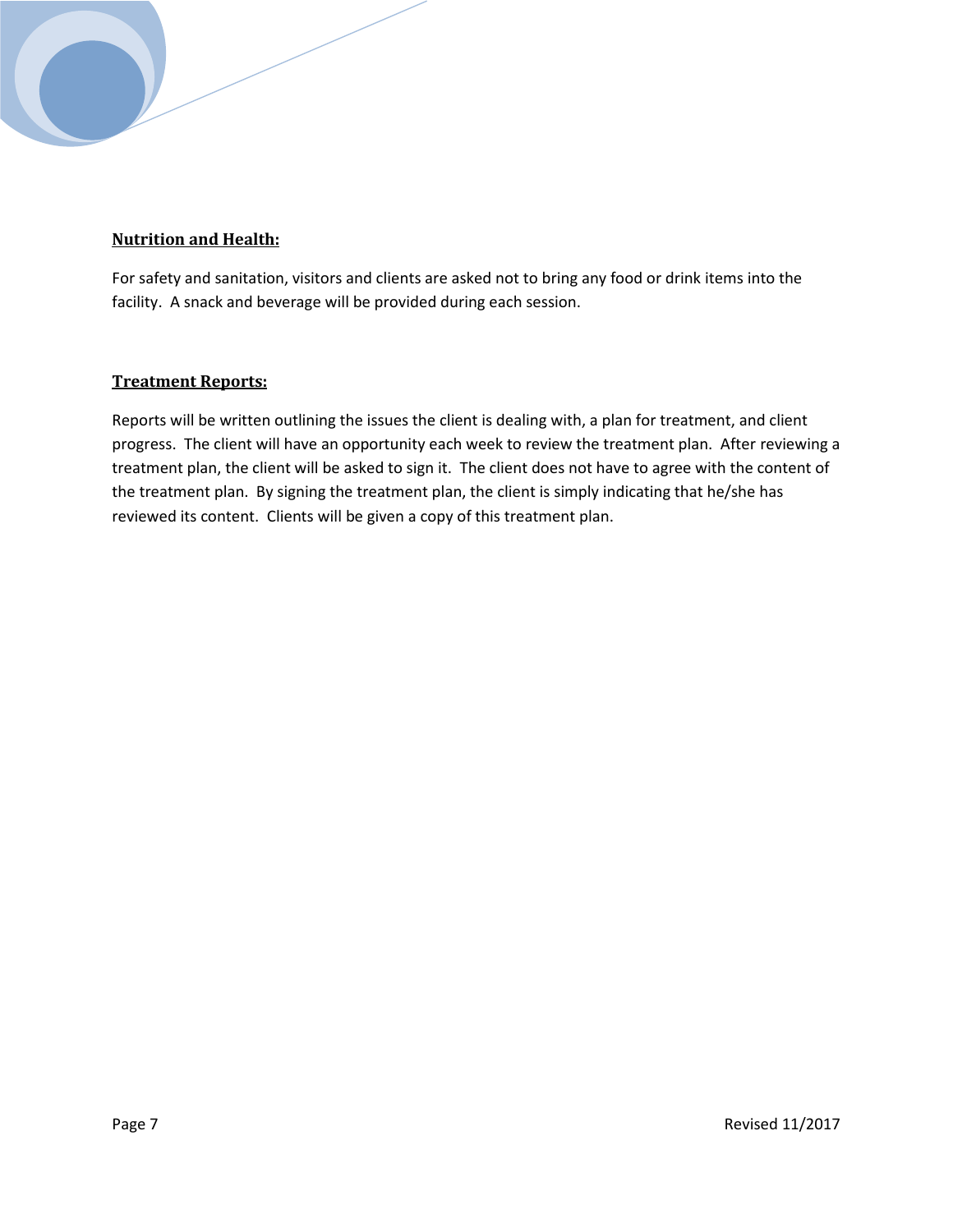# **CLIENT EXPECTATIONS**

- Abstain from all non-prescribed mood-altering chemicals and take prescription medications as prescribed
- Refrain from being in possession of any contraband including tobacco products, lighters, matches, drugs, alcohol, medications, and paraphernalia while at Clara's House as they are not allowed on Clara's House property and law enforcement may be contacted
- Make positive choices while participating in programming including avoiding negative/using peers and negative/using situations
- Attend a minimum of 1 AA/NA meetings each week, obtain a sponsor, and keep a written log of meeting attendance
- Attend all program meetings. If ill or unable to attend, contact case manager BEFORE programming begins or absence will be unexcused. After *One* unexcused absences you will be meet with clinical team and family to discuss other program opportunities or being discharged from this program.
- Attend school and appropriately participate in class both behaviorally and academically.
- Complete, sign, and turn in Home Contract into programming and follow contract while involved in program
- *Respect confidentiality at all times*
- Use appropriate verbal, physical, and emotional expression
- Follow an honesty program at all times
- Refrain from forming romantic, physical, or sexual relationships with other clients in the program
- Follow the NO TOLERANCE policy for violence and weapons, if found in possession of weapons or engaging in violence or threats, law enforcement will be contacted and will result in unsuccessful discharge from the program
- Refrain from bringing in any outside food or beverages
- Wear appropriate clothing and jewelry while at programming- nothing related to drugs, gangs, or violence; no cleavage, no sagging pants, no hats or hoods
- Refrain from transporting other clients to or from programming
- Belongings may be searched at any time
- Cell phones and all other electronics are not permitted and will be turned in to staff and returned at the end of programming
- Complete UAs and breathalyzers as requested by staff
- Work with counselor to develop and review treatment plan and complete treatment assignments, all assignments will be completed during program hours

#### *Failure to comply with program expectations and rules may result in any of the following*

- Removal from Clara's House
- Law enforcement notification
- Being placed on hold from the program
- Meeting with program staff and parents/guardians
- Increase in level of care
- Unsuccessful discharge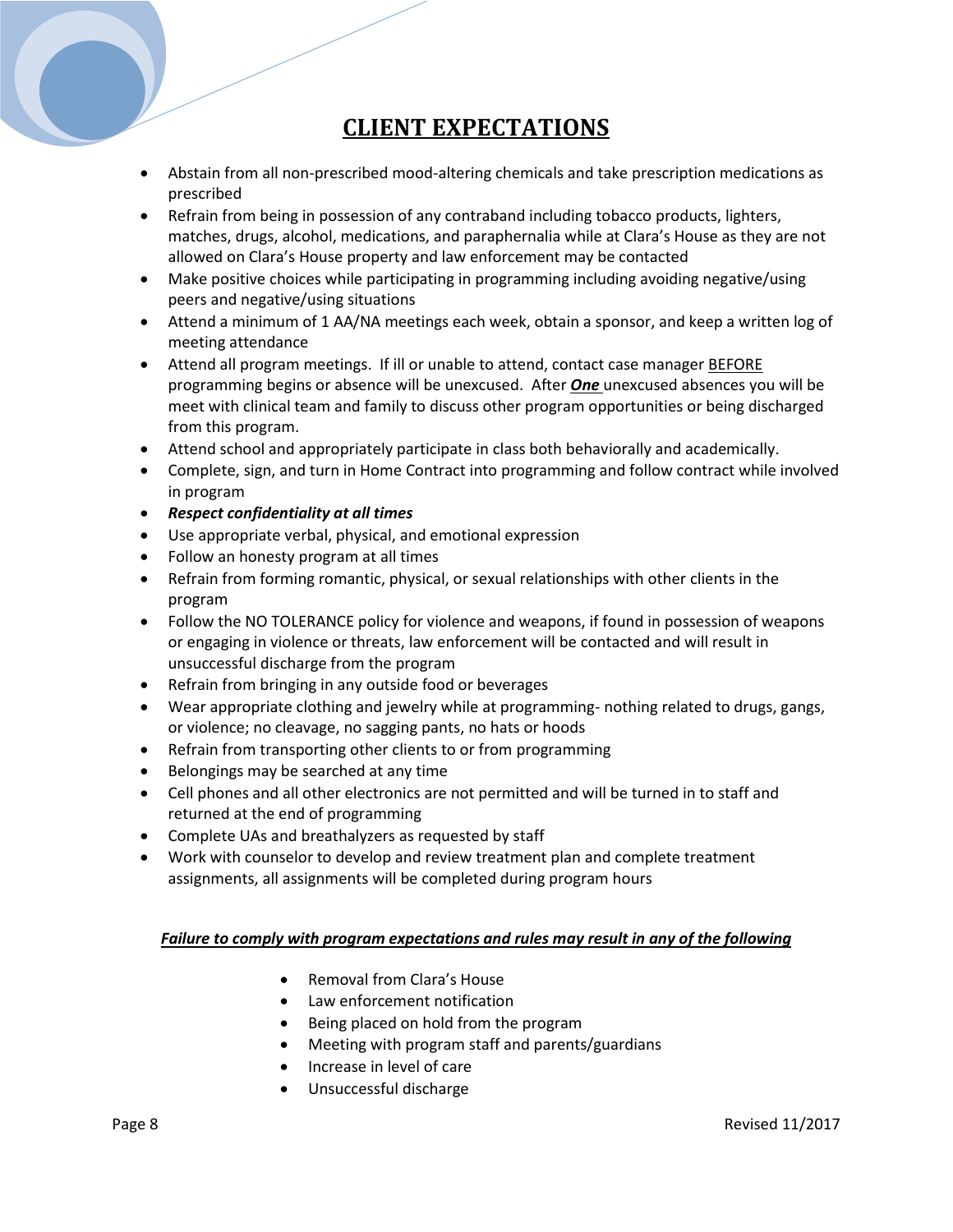# **PARENT/GUARDIAN EXPECTATIONS**

Your adolescent has been referred to a chemical dependency outpatient treatment program at Clara's House. This referral may have come from you, school, probation, social services, or some other source. These programs can be difficult for adolescents because of the responsibility they have in completing treatment expectations while living at home, going to school, and socializing with peers. **Your child will be asked to do the following:**

- Avoid negative and/or using friends and situations
- Attend AA/NA meetings weekly and obtain a sponsor
- Complete treatment assignments and abide by the rules of this program.
- Attend school and comply with academic and behavioral expectations.

If your child is not able to maintain these responsibilities, he/she may be discharged and referred to a more intense level of care. It is important that you, as a parent/guardian, support your child in this journey. It is also important that you attend a parent education/support group (Example: Al-Anon) to gain a better understanding of addiction and the tools needed for your child to be successful in recovery. This program is a chance for your child to make significant life changes to facilitate a journey to a happy, healthy, and successful life.

**Below are a few expectations we have put in place for you, as a parent/guardian, to support your child throughout the treatment process:**

- **Attend one family session with psychotherapist and follow recommendations.**
- **Clients may transport themselves to programming with parent/guardian permission otherwise it is expected that a parent/guardian will transport their child to each session, assessment, treatment plan review, and/or meeting.**
- **Never transport other clients to or from programming.**
- **Complete and sign your child's Home Contract and to be turned in to case manager within 1 week of admission into programming.**
- **Hold your child accountable to the "Client Expectations", "Home Contract", and inform case manager of your child's progress at home, academically, and behaviorally.**
- **Provide a chemically-free environment.**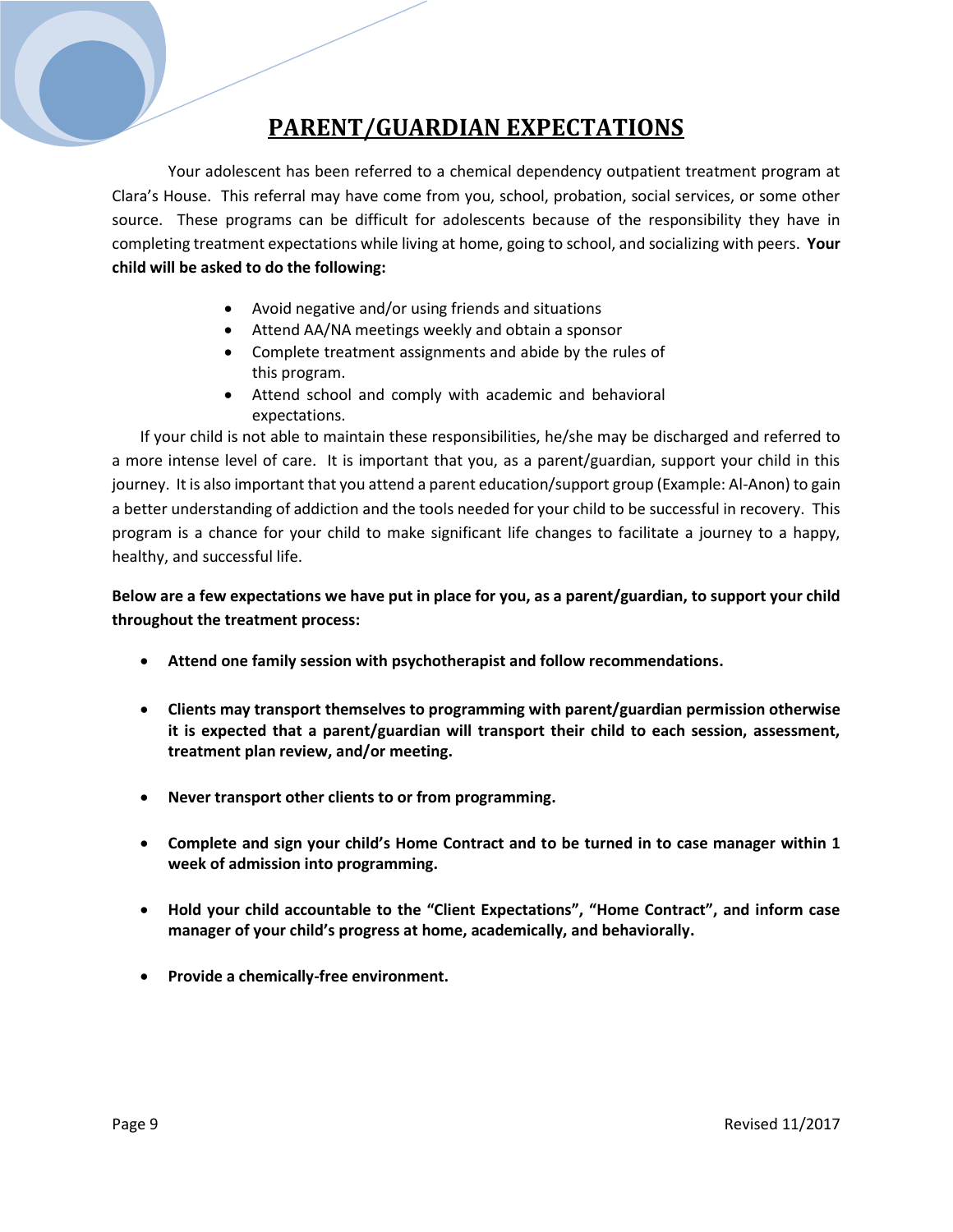### **Recovery Plus Client Bill of Rights**

Recovery Plus accepts all major insurance as well as consolidated funding. All billing is done through the billing office at St. Cloud Hospital. Charity Care may be available for hardship circumstances. This information can be accessed by speaking with your case manager.

Recovery Plus is a 12 Step Program and promotes the fellowship of AA, NA, and CA. Cooccurring mental illness is addressed in group and educational formats and psychiatric consultation is available.

St. Cloud provides an array of health and social service options and information concerning these services will be provided upon request.

You may obtain a copy of the rules and professional conduct from the Public Documents Division, Minnesota Department of Administration. It should include the current address and telephone number;

You have the right to report complaints to the commissioner, Minnesota Department of Health. It should include the current address and telephone number;

You have the right to reasonable notice of changes in counseling services or charges;

You have the right to complete and current information concerning the counselor's assessment and recommended course of treatment, including the expected duration of treatment;

You may expect courteous treatment and to be free from verbal, physical, or sexual abuse by the counselor;

Your records and transactions with the counselor are confidential unless release of these records is authorized in writing by you, or otherwise provided by law;

You have the right to be allowed access to records and written information from records per Minnesota Statutes, section 144.335;

You have the right to coordinated transfer when there will be a change in the provider of services;

You may refuse services or treatment, unless otherwise provided by law; and

You may assert your rights without retaliation.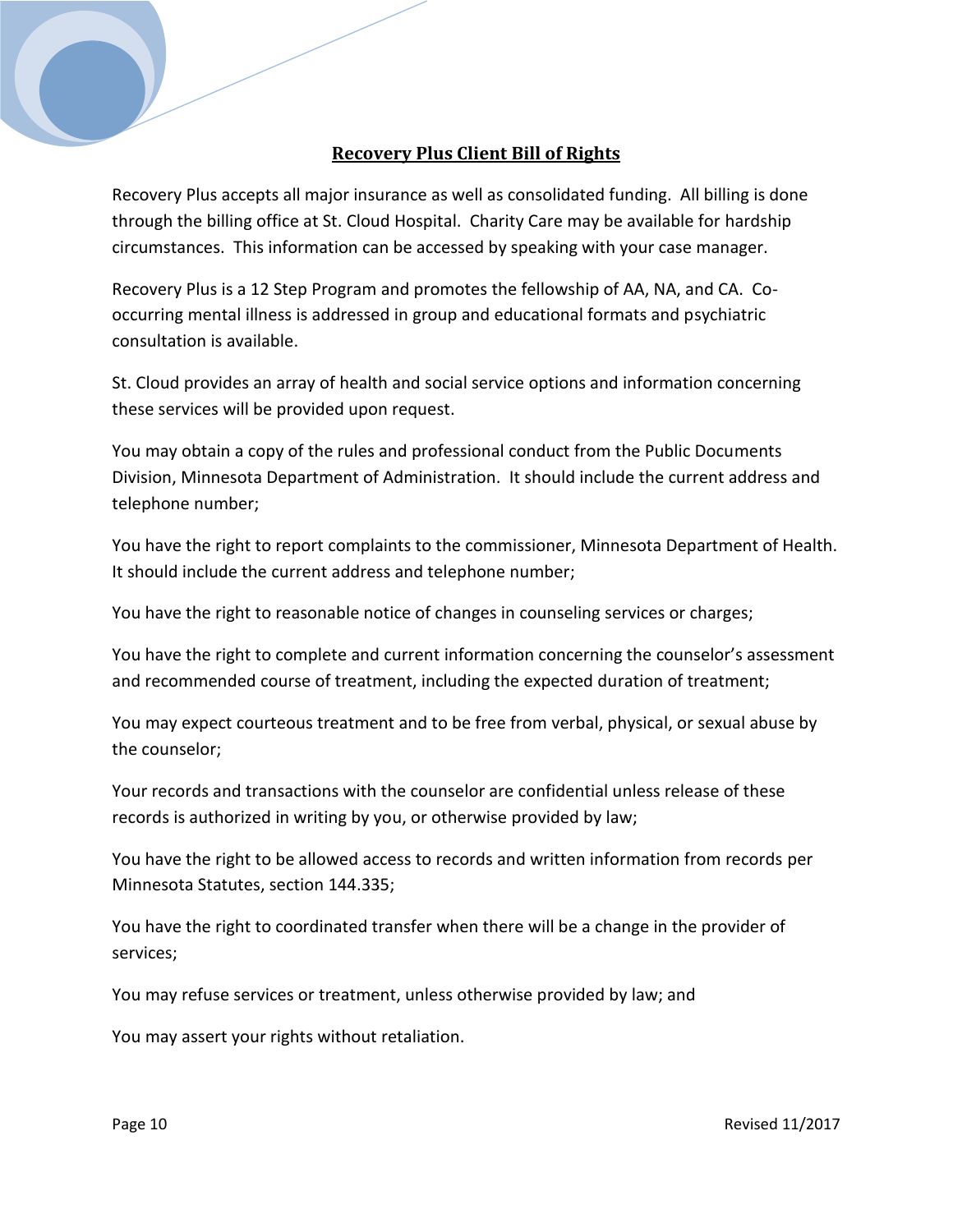#### **INVOLVEMENT OF LAW ENFORCEMENT AND/OR ST. CLOUD HOSPITAL SECURITY**

Recovery Plus Adolescent Services staff will do their utmost to manage all situations regarding clients while they are involved in our program. The following criteria will be utilized to guide staff in determining the need to involve Law Enforcement directly.

- 1. The situation is deemed to be jeopardizing to safety of clients, staff and/or community and the resident cannot be redirected or the situation deescalated with all available program resources and/or capability of the program to maintain safety;
- 2. If a client leaves the facility grounds without approval and it is determined by program staff that the program resources are inadequate and/or the circumstances have moved beyond the capability of the program staff to keep the client or others safe;
- 3. If a reportable offense has occurred such as assault, harassment, or other violation of the law that requires Law Enforcement intervention or involvement;
- 4. Existence of an emergency requiring assistance in Emergency Management;
- 5. If the program is required to make a mandated report to Law Enforcement. In these situations, parents/guardians may not be notified as dictated by statute;
- 6. If the situation requires removal of the client from the program for safety reasons and is beyond the capabilities of the program to transport the client.

#### **Mandatory Reporting of Maltreatment of Minors:**

All Recovery Plus Adolescent Services administrators, supervisors and direct care staff are mandated by law to report suspected neglect, physical abuse or sexual abuse. All staff are trained and updated yearly in the Maltreatment to Minors Act. Whenever maltreatment is suspected or observed, whether it occurred within Recovery Plus Adolescent Services or occurred off site, a report will be made to proper authorities. Depending on the circumstances, this report may be made to local Law Enforcement, County Human Service or State Departments of Human Services.

#### **Grievance Procedure:**

We hope that our stay at Recovery Plus Adolescent Services goes well. In the event, you have a complaint or criticism of a policy, procedure, or staff action, the following can be used to address the issue:

- 1. Speak directly to the person.
- 2. Client/Parent/Guardian can speak directly to Lorrie Spanier, Coordinator of Recovery Plus Adolescent Services, or Nancy Webster-Smith, Director of Child and Adolescent Services
- 3. Write the complaint/criticism and direct it to Lorrie Spanier or Shawn Franklin and any staff member can be asked to forward it to them.
- 4. Request for assistance in developing or processing the grievance can be asked of any staff member without fear of reprisal.
- 5. Client/Parent/Guardian can expect a verbal or written reply within three business days after the grievance has been received.
- 6. If none of the above procedures have met with satisfactory results, he/she can contact the Quality Resource Department at St. Cloud Hospital (320) 255-5651 and file a formal complaint.

Further assistance/inquiry or complaints can be directed to the following:

Department of Human Services Division of Licensing Human Services Building 444 Lafayette Road St. Paul, MN 55155

Board of Medical Examiners 2700 University Avenue West, Room 106 St. Paul, MN 55114

Office of Health Facility Complaints 717 SE Delaware Street, Room 232 Minneapolis, MN 55440 (612) 623-5562

Page 11 Revised 11/2017